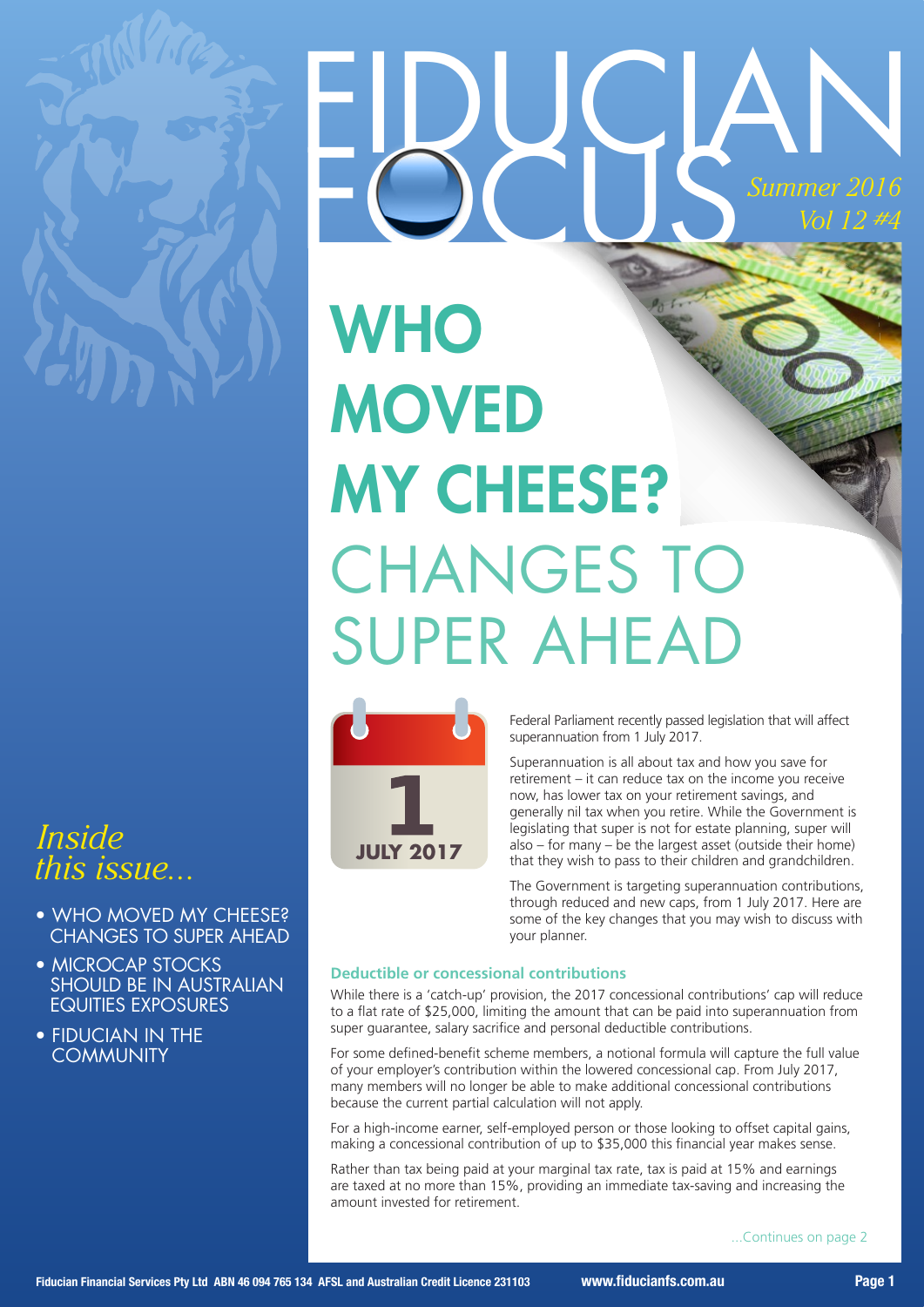## WHO MOVED MY CHEESE? CHANGES TO SUPER AHEAD CONTINUED

#### **John, age 50, maximum salary sacrifice**

| Income tax                                   | 2016-17   | 2017-18   |                                |
|----------------------------------------------|-----------|-----------|--------------------------------|
| Gross salary                                 | 95,000    | 95,000    |                                |
| Less max salary sacrifice                    | (25, 975) | (15, 975) |                                |
| Taxable income                               | 69,025    | 79,025    |                                |
| Less income tax + Medicare levy <sup>1</sup> | (15, 361) | (18, 811) |                                |
| <b>Net income</b>                            | 53,664    | 60,214    |                                |
| <b>Superannuation</b>                        | 2016-17   | 2017-18   |                                |
| Total concessional contribution              | 35,000    | 25,000    |                                |
| Less contributions tax                       | (5,250)   | (3,750)   |                                |
| Net contribution to superannuation           | 29,750    | 21,250    |                                |
| Investment return <sup>2</sup>               | 2082.50   | 1,487.50  |                                |
| Less tax on earnings <sup>3</sup>            | (208.25)  | (148.75)  |                                |
| Net gain in super                            | 31,624.25 | 22,588.75 | \$9,035 no longer within super |
| Total tax paid <sup>4</sup>                  | 20,819.25 | 22,709.75 | \$1,890.50 in additional tax   |

If John was earning between \$250,000 and \$300,000, additional tax of 15% will apply on taxable concessional contributions above the \$250,000 threshold from 1 July 2017.

#### **Non-concessional contributions**

The controversial lifetime non-concessional cap has been replaced with a reduction in the annual non-concessional contributions cap to \$100,000, subject to a new \$1.6 million superannuation balance cap.

For all intents and purposes, 2016-17 will be the last financial year during which up to \$540,000 can be contributed via nonconcessional contributions. These contributions, in our experience, arise from a windfall, such as an inheritance or from downsizing a home, or from contributing a large asset into superannuation.

In July 2017, the maximum non-concessional contribution available will reduce to \$300,000 (for three financial years) unless a large nonconcessional contribution was made in 2015-16 or 2016-17. Even if you intend to leave excess funds in accumulation mode, you will not be permitted to make a non-concessional contribution once your superannuation balance exceeds \$1.6 million.

> Whether the windfall should be contributed or retained outside superannuation requires careful consideration of your overall financial position with your financial planner.

#### **Maximising arrangements**

The \$1.6 million transfer balance cap (TBC) will measure all retirement income streams, including reversionary and defined-benefit income streams from 30 June 2017. In general, excess funds must be removed from retirement mode or upon the death of an individual, which will affect tax and asset growth.

As the TBC is individual and does not take into account growth nor losses, you should review your family arrangements to maximise the potential pension tax exemptions.

For those close to the \$1.6 million cap, investigation and analysis of investment strategy and capital gains tax will need to be completed before 30 June 2017.

The changes in superannuation will affect the amount that can be contributed and withdrawn from superannuation from July 2017. By anticipating and adapting to the changes, your financial outcomes can be enhanced. For assistance with navigating these changes, please contact your Fiducian planner.

- <sup>1</sup> The impact of available personal tax offsets and other tax deductions has been excluded from this case study.
- 2 Assumes investment returns at 7%. Investment returns depend on investments selected, and are not guaranteed. The case study does not take into account John's existing superannuation balance.
- 3 Investment returns are taxed at a maximum of 15%. However, the overall tax rate is often lower due to offsets such as dividend imputation credits that reduce tax payable. For this case study, we have adopted an average tax rate of 10% on super fund earnings. Investment returns on a super pension account are tax-free.
- 4 This is the total of income tax, super contributions tax and tax on investment earnings.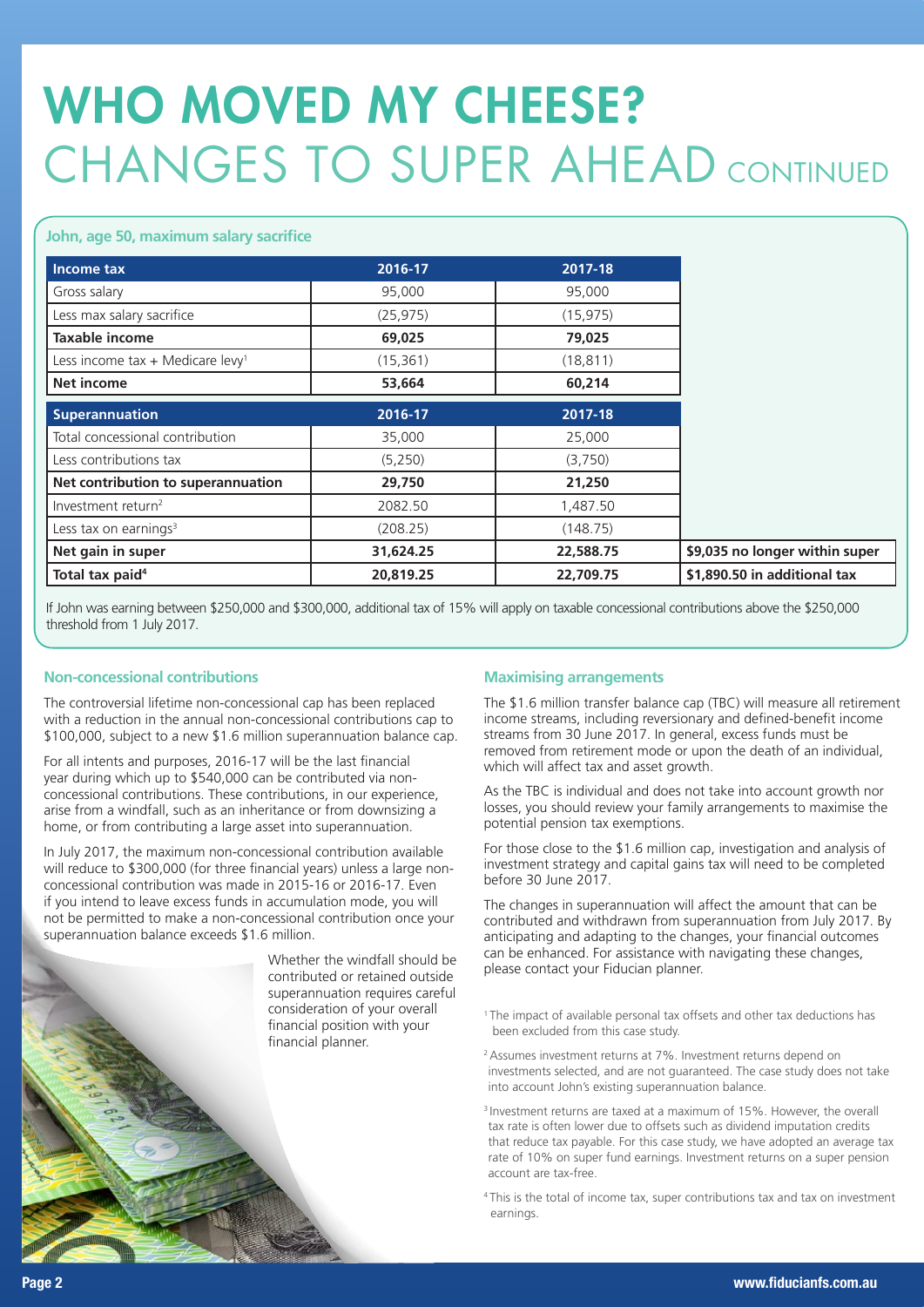# MICROCAP STOCKS SHOULD BE IN AUSTRALIAN EQUITIES EXPOSURES

#### **Tony Waters, Microcap Portfolio Manager, Ausbil Investment Management Limited, an underlying manager for the Fiducian Australian Smaller Company Shares Fund**

In November 2016, 1,935 companies were listed on the Australian Securities Exchange (ASX). Yet of the total \$1.6 trillion value on the ASX, 90% sits within the top 300 companies represented by the ASX300. Therefore 84% of ASX-listed companies represent only 10% of the value of the market. This is the world of microcap investing.

While the definition of microcaps can vary greatly across different microcap managers, the fact remains that there is a vast ocean of companies beyond the concentration of where most institutional money is invested and beyond the radar of most investment managers. On this basis alone, microcaps should be considered to be part of everyone's equities mix.

However, microcaps are a great place to look to generate superior returns in an investment portfolio for a number of reasons.

#### **1. Business models are varied**

Unlike the large-cap universe, where four banks and one large diversified miner (BHP Billiton) make up one-third of the market, there is plenty of diversity across microcaps, some of which represent truly unique businesses. One of the ironies in the market is that the current trend towards passive or index investing on the ASX provides a very unbalanced sector exposure to the Australian equities market. Therefore, an active manager in the large-cap space will take on substantial business risk if they attempt to provide diversity across the portfolio by being underweight the largest five stocks in the market. However, a microcap manager is least likely to face these pressures.

#### **2. More exposure to growth**

It goes without saying that the small end of the market should provide greater exposure to growth companies. Microcap companies on average will be earlier in their business life cycle.

#### **3. Founders tend to be emotionally interested**

Management are more likely to be significant shareholders in a business and therefore arguably have more incentive to work on behalf of shareholders because they may be significant

shareholders themselves. This incentive is not just monetary but also usually includes a significant emotional attachment to a business they helped create and are therefore more likely to look after.

#### **4. Management may be more accessible**

Given less ability to attract market attention, management tend to be far more amenable to giving their time to potential investors. This can often be very different to the managed PR exercise that often takes place through the investor relations team of large-cap companies. It is what they don't tell you that in hindsight will tend to be more important.





*"Microcaps are a great place to look to generate superior returns in an investment portfolio"*